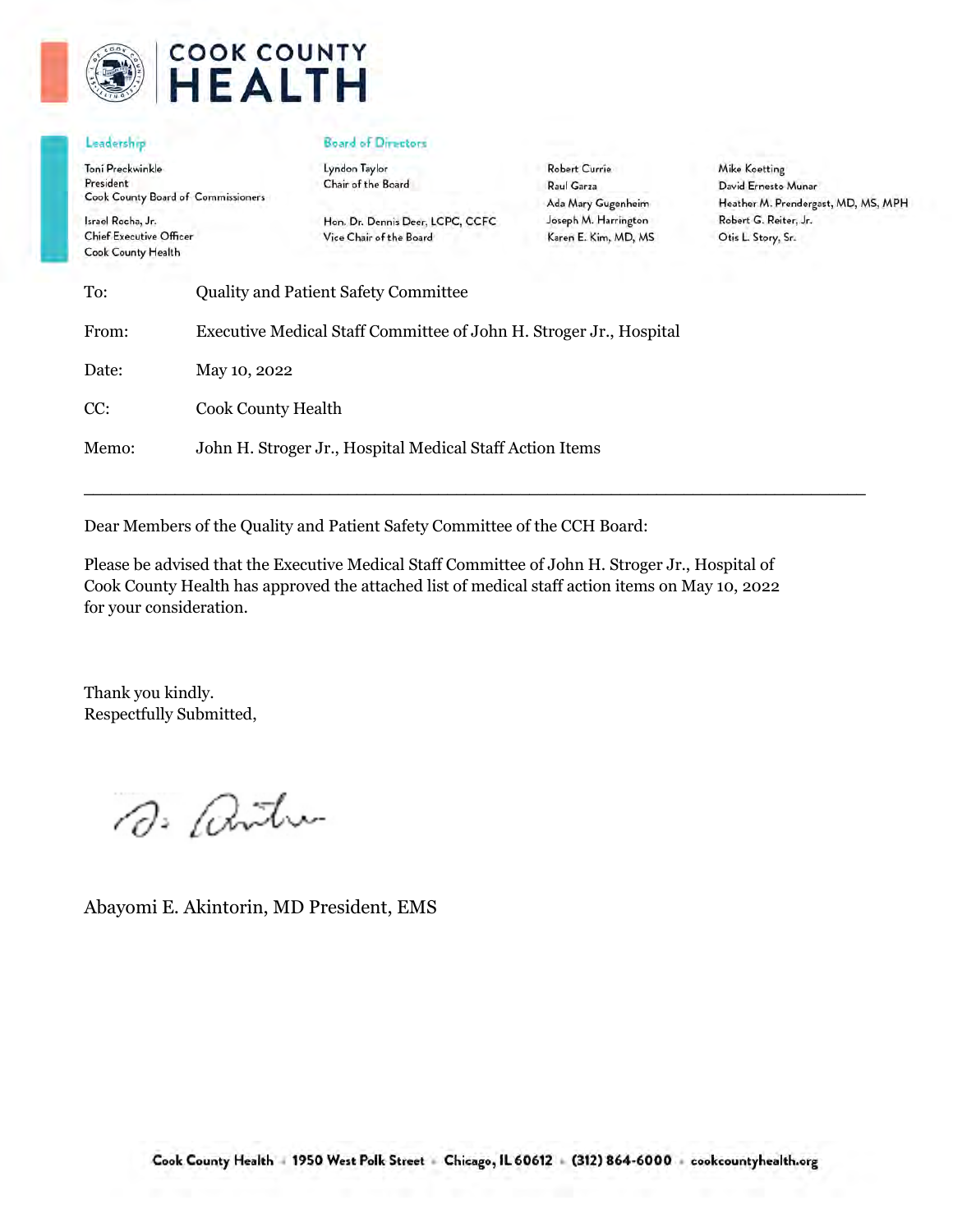| John H. Stroger, Jr. Hospital of Cook County- |                                       |  |  |  |  |
|-----------------------------------------------|---------------------------------------|--|--|--|--|
|                                               |                                       |  |  |  |  |
| TO:                                           | Quality, Patient and Safety Committee |  |  |  |  |

**FROM:** Abayomi E. Akintorin, MD EMSC President

**SUBJECT:** Medical Staff Appointments and Other Business Recommended by the **Credentials Committee** on 4/28/2022**.** 

Medical Staff Appointments/Reappointments Effective May 19, 2022, Subject to Approval by Cook County Health Systems Board**.** 

# **Old Business**

| <b>Name</b> | Category | <b>Department/Division</b> | Discussion/Action | Recommendation | <b>Follow-Up</b> |
|-------------|----------|----------------------------|-------------------|----------------|------------------|
| N/A         |          |                            |                   |                |                  |

# **New Business**

### **Initials:**

| <b>Name</b>               | Category    | <b>Department/Division</b> | <b>Discussion/Action</b> | Recommendation | <b>Follow-Up</b> |
|---------------------------|-------------|----------------------------|--------------------------|----------------|------------------|
| Barnes, Arti, MD          | Provisional | Medicine/Infectious        |                          | Approved       |                  |
|                           |             | <b>Disease</b>             |                          |                |                  |
| Berg, Sarah Elizabeth, MD | Provisional | <b>Emergency Medicine</b>  |                          | Approved       |                  |
| Kelly, Carolyn Marie, DPM | Provisional | Surgery/Podiatry           |                          | Approved       |                  |
| Okafo, Ikechukwu I., MD   | Provisional | Anesthesiology/Pain        |                          | Approved       |                  |
|                           |             | Management                 |                          |                |                  |
| Rashid, Shahnaz, MD       | Provisional | <b>Emergency Medicine</b>  |                          | Approved       |                  |
| Shaukat, Bilal, MD        | Provisional | Surgery/Ophthalmology      |                          | Approved       |                  |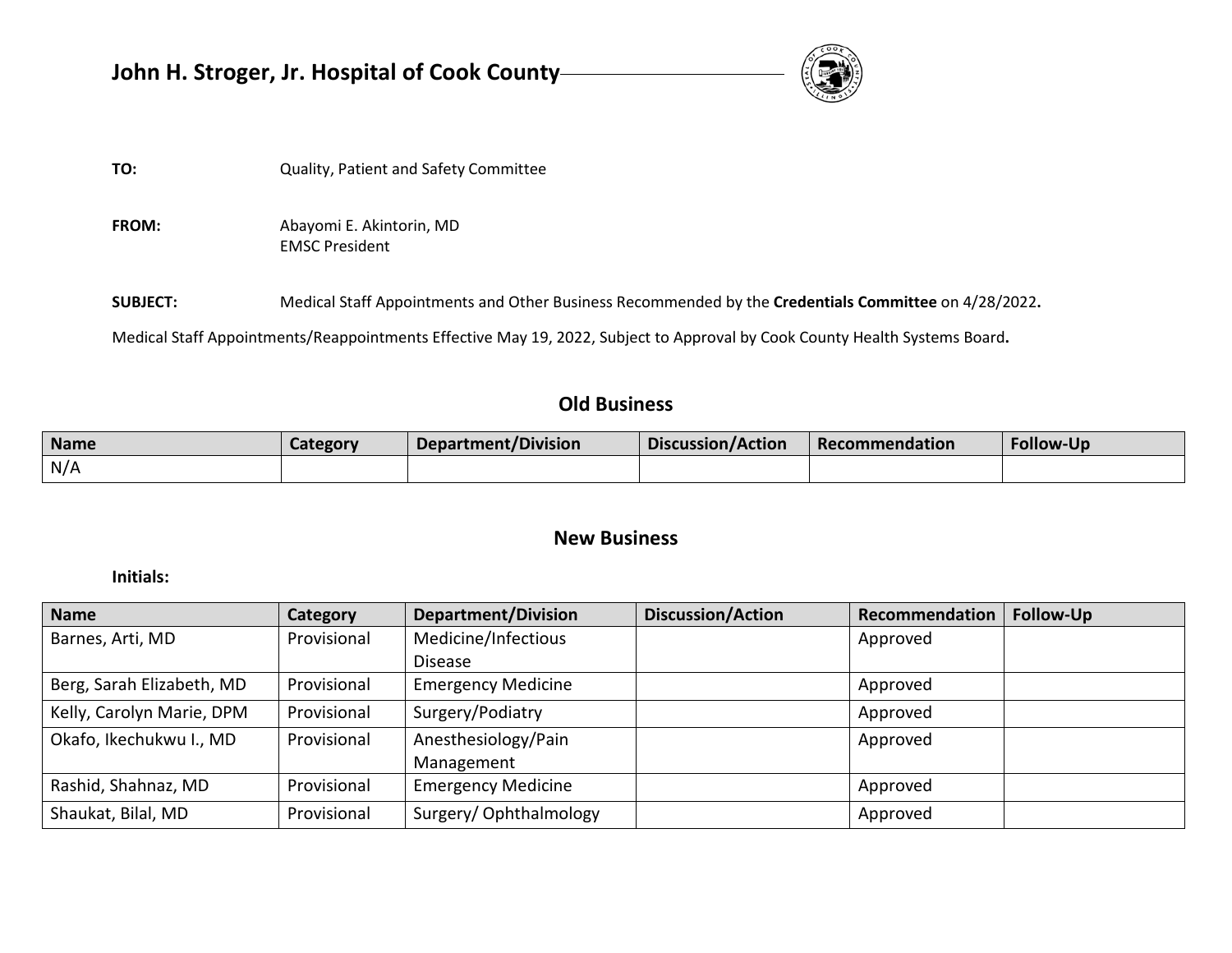| <b>Name</b>                | Category    | <b>Department/Division</b> | <b>Discussion/Action</b> | Recommendation   Follow-Up |  |
|----------------------------|-------------|----------------------------|--------------------------|----------------------------|--|
| Smith, Sara Boblick, MD    | Provisional | Pediatrics                 |                          | Approved                   |  |
| Staudt, Jamie O'Connor, MD | Provisional | <b>Emergency Medicine</b>  |                          | Approved                   |  |
| Stern, Hudson, MD          | Provisional | Surgery/Ophthalmology      |                          | Approved                   |  |

# **Reappointments:**

| <b>Name</b>                | Category  | <b>Department/Division</b> | <b>Discussion/Action</b> | Recommendation | Follow-Up |
|----------------------------|-----------|----------------------------|--------------------------|----------------|-----------|
| Advani, Tushar, MD         | Active    | Correctional               |                          | Approved       |           |
|                            |           | Health/Psychiatry          |                          |                |           |
| Agrawal, Vishwanath, MD    | Active    | Pediatrics/Neonatology     |                          | Approved       |           |
| Bokhari, Faran, MD         | Active    | Trauma/Intensive Care      |                          | Approved       |           |
| Conrin, Sean, MD           | Active    | Psychiatry                 |                          | Approved       |           |
| Escalona, Yolanda, DO      | Active    | Medicine/General           |                          | Approved       |           |
|                            |           | Medicine                   |                          |                |           |
| Feldman, Jerry, MD         | Active    | Medicine/Dermatology       |                          | Approved       |           |
|                            |           |                            |                          |                |           |
| Gobbi, Elizabeth, MD       | Active    | Medicine/General           |                          | Approved       |           |
|                            |           | Medicine                   |                          |                |           |
| Gueret, Renaud Marcel, MD  | Active    | Medicine/Pulmonary &       |                          | Approved       |           |
|                            |           | <b>Critical Care</b>       |                          |                |           |
| Hall-Ngorima, Regina, MD   | Active    | Psychiatry                 |                          | Approved       |           |
| Hamedani, Matthew S., DDS  | Voluntary | Surgery/Oral &             |                          | Approved       |           |
|                            |           | Maxillofacial              |                          |                |           |
| Imran, Muhammed, MD        | Voluntary | Medicine/General           |                          | Approved       |           |
|                            |           | Medicine                   |                          |                |           |
| Kato, Caroline Y. DO       | Active    | Radiology/Diagnostic       |                          | Approved       |           |
| Oskin, Yana, MD            | Active    | Correctional Health/JTDC   |                          | Approved       |           |
| Murphy, Daniel Patrick, DO | Active    | <b>Family Medicine</b>     |                          | Approved       |           |
| Rubin, Rachel, MD          | Active    | Medicine/General           |                          | Approved       |           |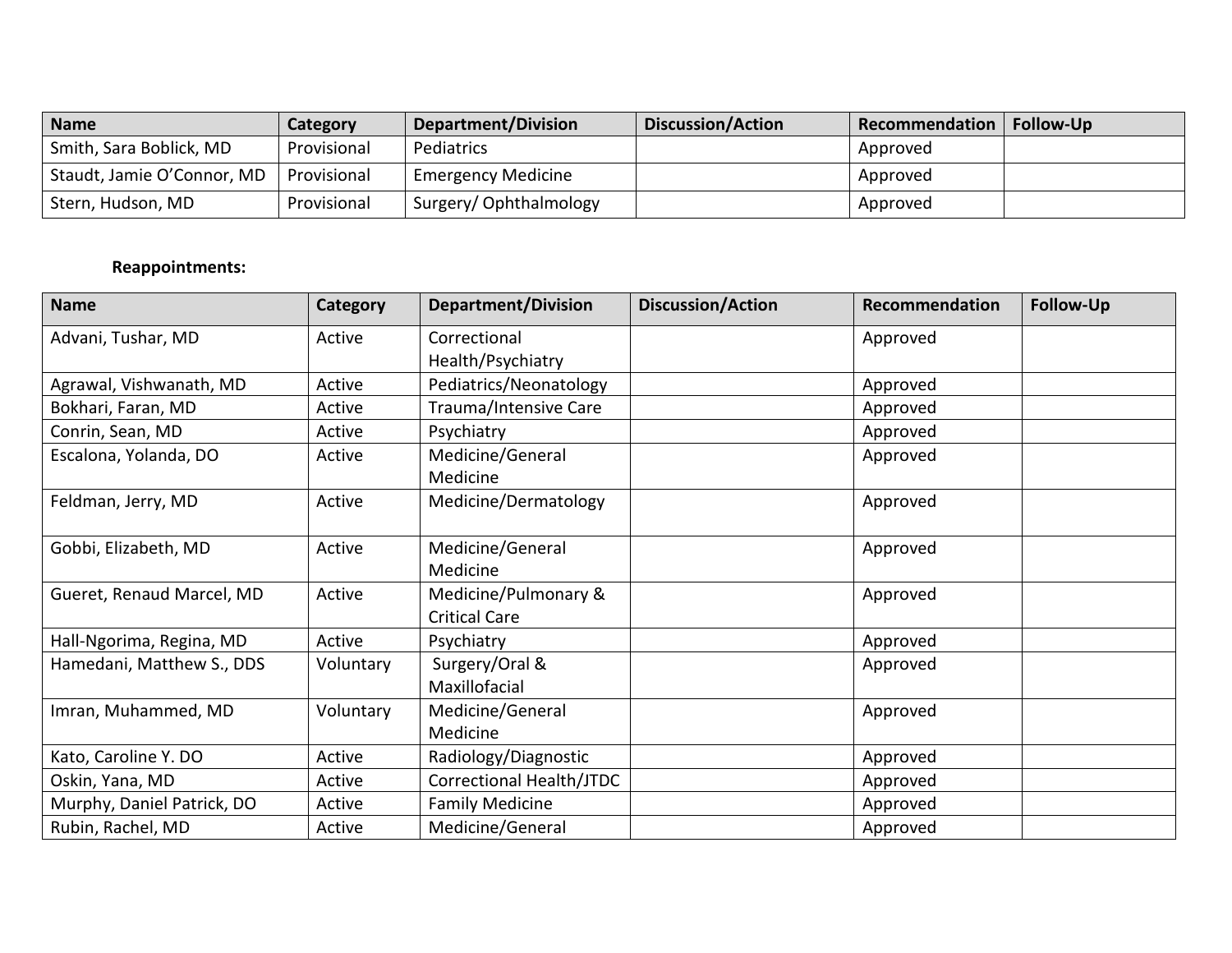| <b>Name</b>                    | Category   | <b>Department/Division</b> | <b>Discussion/Action</b> | <b>Recommendation</b> | <b>Follow-Up</b> |
|--------------------------------|------------|----------------------------|--------------------------|-----------------------|------------------|
|                                |            | Medicine                   |                          |                       |                  |
| Schneider, Alexander Louis, MD | Consulting | Surgery/Otolaryngology     |                          | Approved              |                  |

# **Change in Clinical Privileges (Additions/Removal):**

| Name | Add Privilege(s) | $\cdot$ .<br>Department/Division | Discussion/Action | Recommendation | Follow-Up |
|------|------------------|----------------------------------|-------------------|----------------|-----------|
| N/A  |                  |                                  |                   |                |           |

# **Change in Category Status:**

|      | Category From: |                     |                   |                |           |
|------|----------------|---------------------|-------------------|----------------|-----------|
| Name | To:            | Department/Division | Discussion/Action | Recommendation | Follow-Up |
| N/A  |                |                     |                   |                |           |

## **Resignations/Retirement:**

|                         |              |                        |                   | Recommendation | Follow-Up |
|-------------------------|--------------|------------------------|-------------------|----------------|-----------|
| Name                    | Effect date: | Department/Division    | Discussion/Action |                |           |
| Nagireddy, Prathima, MD | 04/11/2022   | <b>Family Medicine</b> |                   | Approved       |           |
| Smith, Laura, MD        | 09/30/2020   | ' Emergency Medicine   |                   | Approved       |           |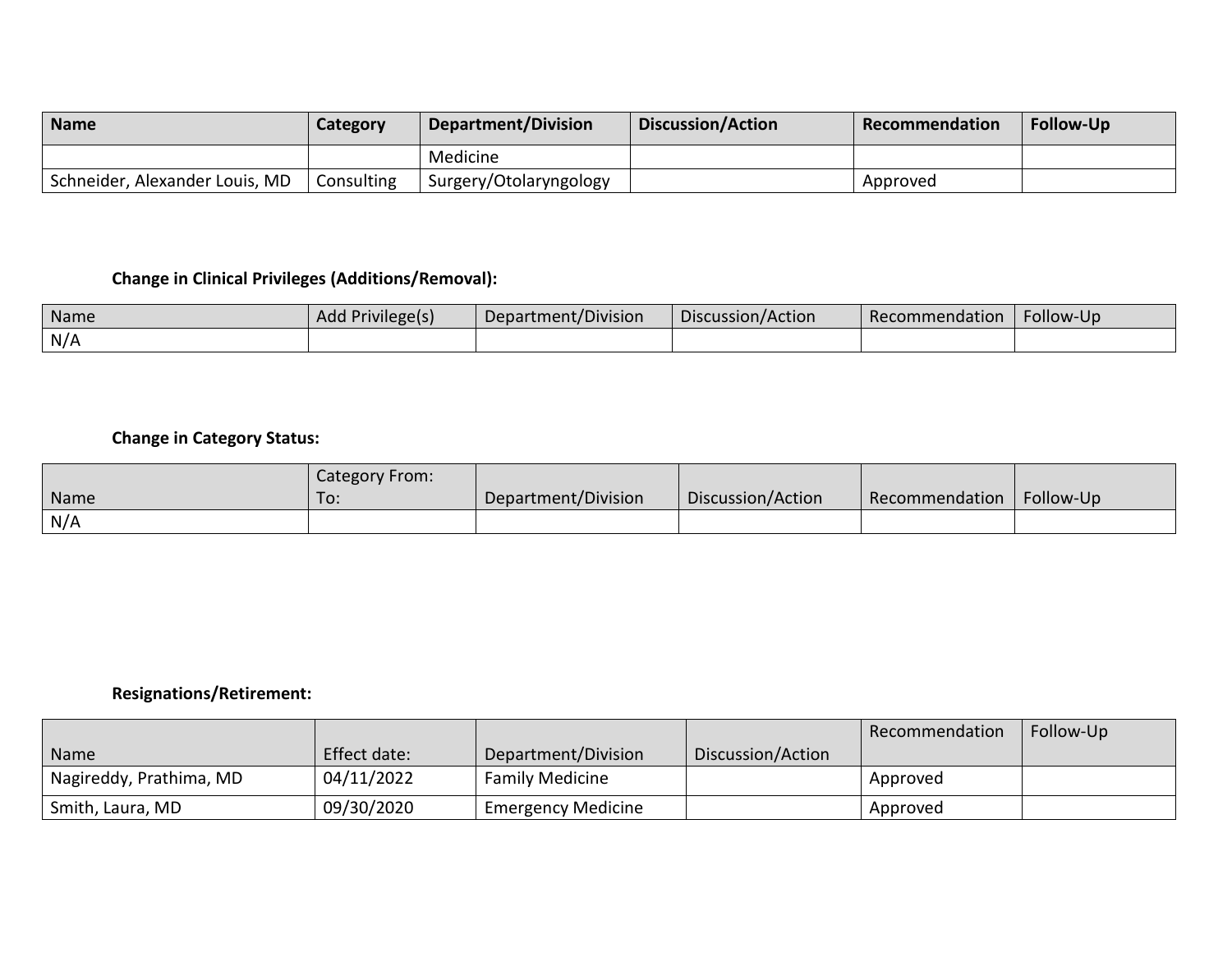|                     |              |                       |                   | Recommendation | Follow-Up |
|---------------------|--------------|-----------------------|-------------------|----------------|-----------|
| Name                | Effect date: | Department/Division   | Discussion/Action |                |           |
| Williams, Kenya, MD | 04/15/2022   | Surgery/Ophthalmology |                   | Approved       |           |

# **Non-Physician Providers**

# **Old Business**

| <b>Stroger Initial</b> |          |                            |                   |                |           |  |  |
|------------------------|----------|----------------------------|-------------------|----------------|-----------|--|--|
| Name                   | Category | <b>Department/Division</b> | Discussion/Action | Recommendation | Follow-Up |  |  |
| N/A                    |          |                            |                   |                |           |  |  |

### **Initials:**

| <b>Name</b>            | Category    | <b>Department/Division</b> | Discussion/Action   Recommendation | Follow-Up |
|------------------------|-------------|----------------------------|------------------------------------|-----------|
| Asima, Sika, S. CRNA   | Provisional | Anesthesiology/Pain        | Approved                           |           |
|                        |             | Management                 |                                    |           |
| Benzuly, Angela Tylka, | Provisional | Anesthesiology/Pain        | Approved                           |           |
| <b>CRNA</b>            |             | Management                 |                                    |           |
| Domanico, Rocco, PhD   | Provisional | Psychiatry                 | Approved                           |           |
| Hinds, Vicki, MSW      | Provisional | Psychiatry                 | Approved                           |           |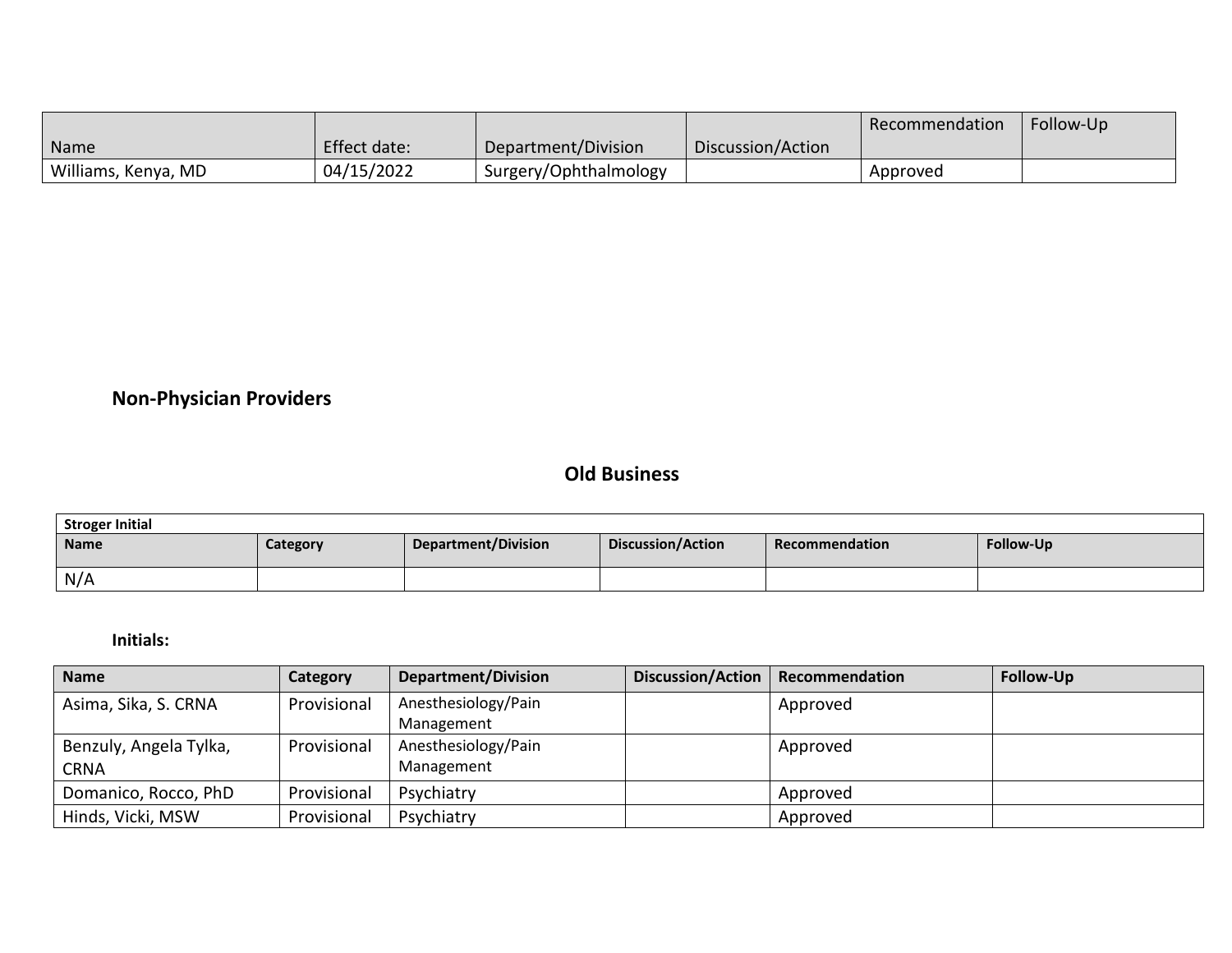### **Reappointments:**

| <b>Name</b>               | Category            | <b>Department/Division</b> | <b>Discussion/Action</b> | Recommendation | <b>Follow-Up</b> |
|---------------------------|---------------------|----------------------------|--------------------------|----------------|------------------|
|                           |                     |                            |                          |                |                  |
| Buchanan, Latoya, MSW     | Social Worker       | Psychiatry                 |                          | Approved       |                  |
| Green, Barbara, RDH       | Dental Hygienist    | Oral Health                |                          | Approved       |                  |
| Hansberry, Thomas, MSW    | Social Worker       | Psychiatry                 |                          | Approved       |                  |
| Holden, M Christine, PA-C | Physician Assistant | Medicine/General           |                          | Approved       |                  |
|                           |                     | Medicine                   |                          |                |                  |
|                           |                     | Surgery/Breast             |                          |                |                  |
|                           |                     | Oncology                   |                          |                |                  |
| Hollister, Anne, MSW      | Social Worker       | Psychiatry                 |                          | Approved       |                  |
| Javier, Aiemee, RDH       | Dental Hygienist    | Oral Health                |                          | Approved       |                  |
| Riddle, Carrah, MSW       | Social Worker       | Psychiatry                 |                          | Approved       |                  |

# **Change in Category Status:**

| Name | <b>Category From:</b><br>To: | Department/Division | <b>Discussion/Action</b> | Recommendation | <b>Follow-Up</b> |
|------|------------------------------|---------------------|--------------------------|----------------|------------------|
| N/A  |                              |                     |                          |                |                  |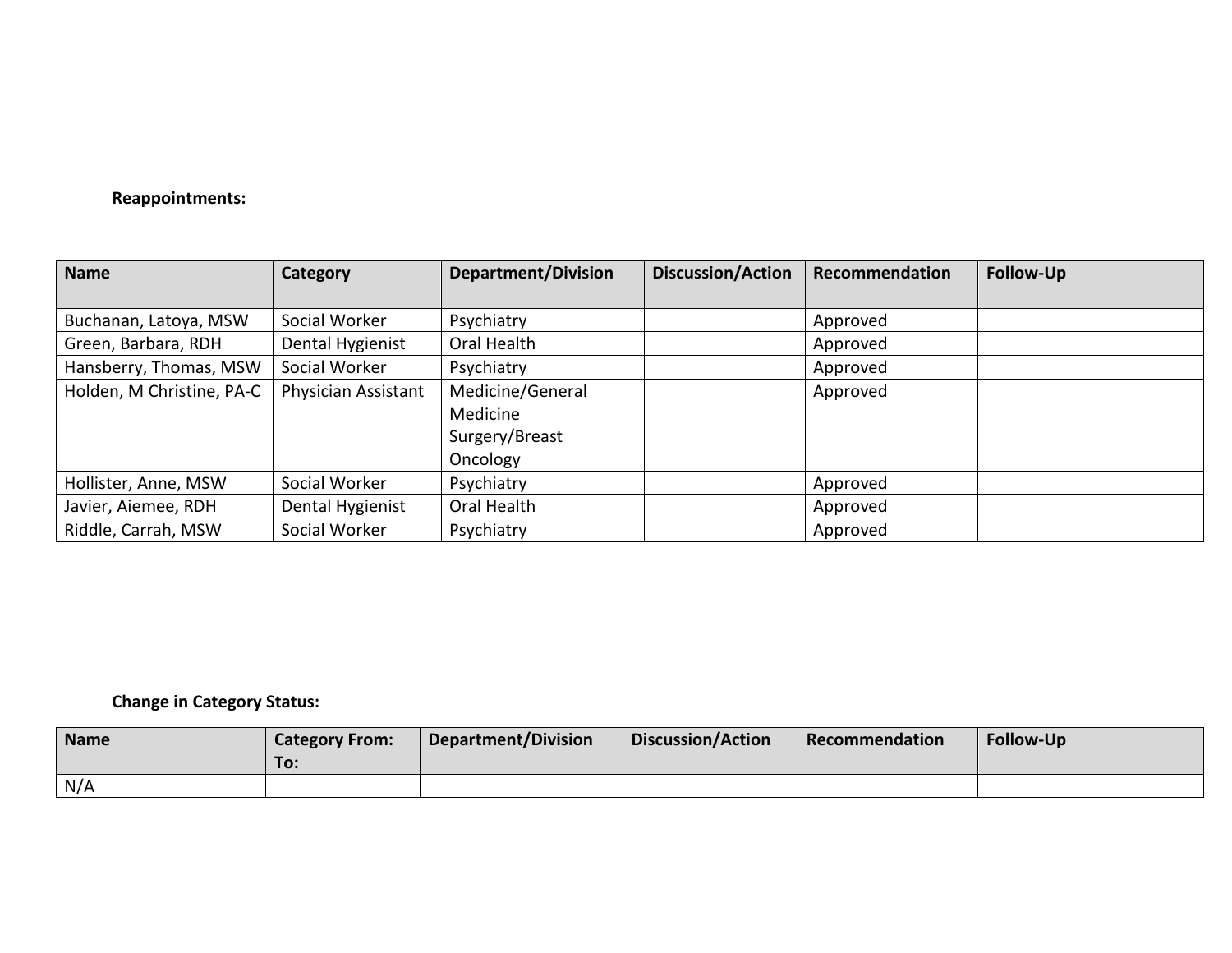| <b>Change in Clinical</b> | <b>Privileges</b> | Department/Division | <b>Discussion/Action</b> | Recommendation | <b>Follow-Up</b> |
|---------------------------|-------------------|---------------------|--------------------------|----------------|------------------|
| <b>Privileges</b>         | Request to add:   |                     |                          |                |                  |
| (Additions/Removal):      | Request to        |                     |                          |                |                  |
|                           | remove:           |                     |                          |                |                  |
| N/A                       |                   |                     |                          |                |                  |

### **Additional Collaborator:**

| <b>Name</b> | Category/Collaborator<br>To: From: | Department/Division | Discussion/Action | Recommendation | Follow-Up |
|-------------|------------------------------------|---------------------|-------------------|----------------|-----------|
| N/A         |                                    |                     |                   |                |           |

# **Change of Collaborator:**

| <b>Name</b> | Category/<br><b>Collaborator</b> |       | Department/Division   Discussion/Action | Recommendation | Follow-up |
|-------------|----------------------------------|-------|-----------------------------------------|----------------|-----------|
|             | To:                              | From: |                                         |                |           |
| N/A         |                                  |       |                                         |                |           |

# **Resignations:**

| <b>Name</b>           | <b>Category Effect</b><br>date: | Department/Division | <b>Discussion/Action</b> | Recommendation | Follow-Up |
|-----------------------|---------------------------------|---------------------|--------------------------|----------------|-----------|
| Rogowski, Wendy, PA-C | 1/1/2022                        | Medicine            |                          | Approved       |           |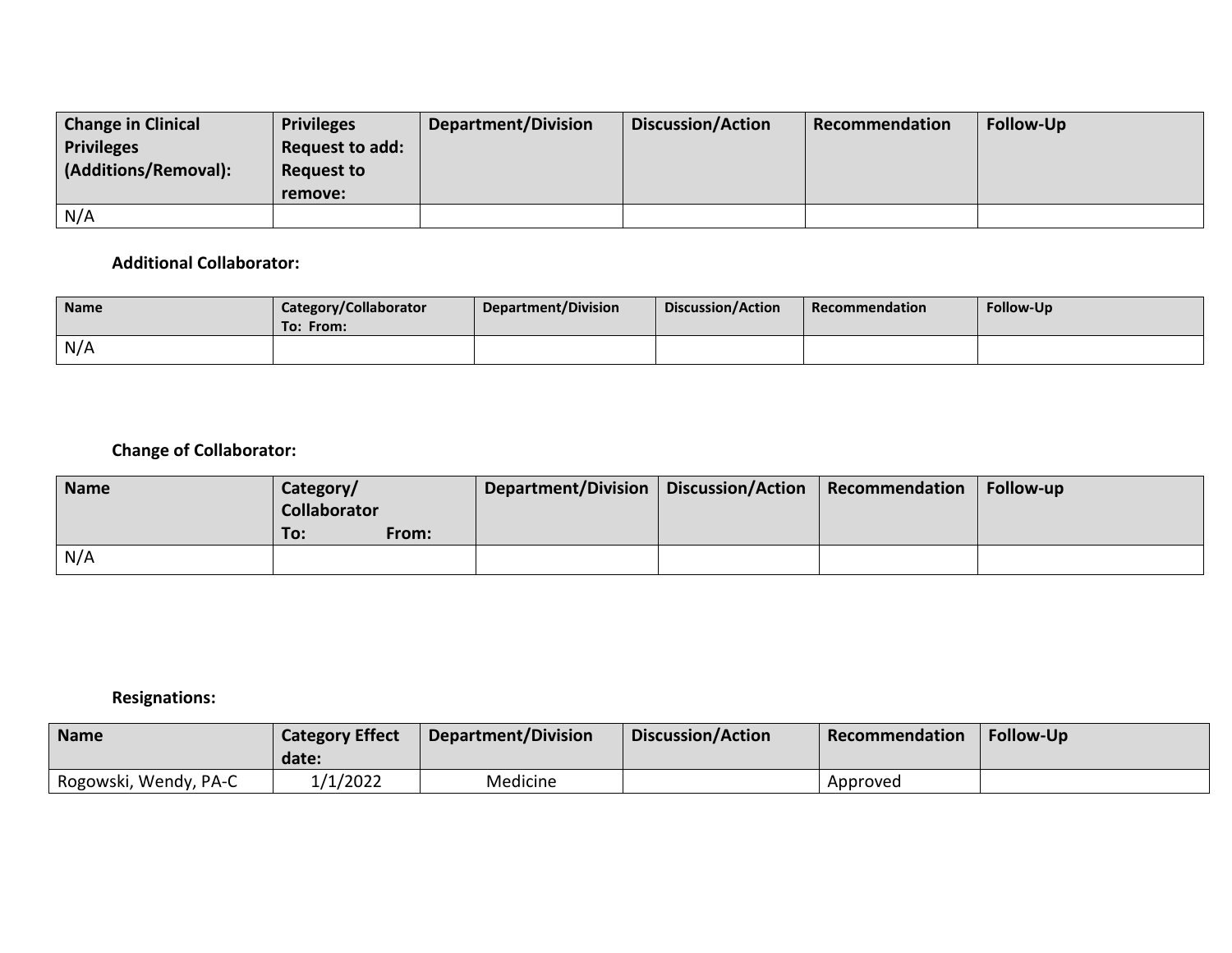# **Other Business:**

N/A

# **Sanction Screening Reporting -**

IDFPR Disciplinary Action Report for February 2022 (see attached) reviewed as of 4/18/2022 – **No Findings.**

CMS OPT OUT Affidavits report reviewed as of 4/18/2022 – **No Findings.**

CMS Preclusion Report reviewed as of 4/18/2022 – **No Findings.**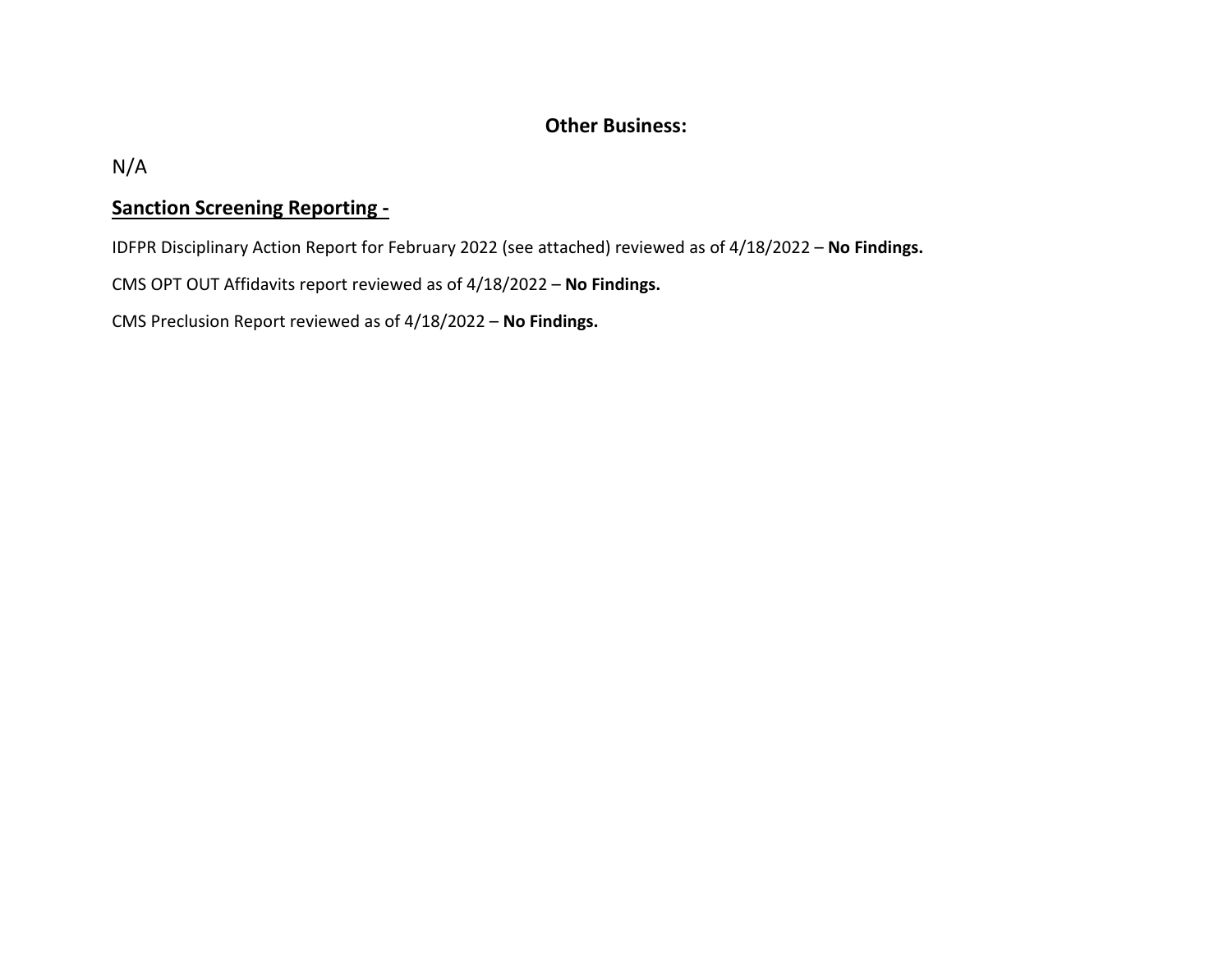

# **COOK COUNTY** HEALTH

#### Leadership

Toni Preckwinkle President Cook County Board of Commissioners

Israel Rocha, Jr. **Chief Executive Officer** Cook County Health

#### **Board of Directors**

Lyndon Taylor Chair of the Board

Hon. Dr. Dennis Deer, LCPC, CCFC Vice Chair of the Board

**Robert Currie** Raul Garza Ada Mary Gugenheim Joseph M. Harrington Karen E. Kim, MD, MS **Mike Koetting** David Ernesto Munar Heather M. Prendergast, MD, MS, MPH Robert G. Reiter, Jr. Otis L. Story, Sr.

Deborah Santana CCH Secretary to the Board 1950 W. Polk Street, Room 9106 Chicago, IL 60612

May 6, 2022

Dear Members of the Quality and Patient Safety Committee:

Please be advised that at the Provident Hospital Medical Executive Committee Meeting held on May 6, 2022 the Medical Executive Committee recommended the actions on the enclosed documents. It is being presented to you for your consideration.

Respectfully,

Marlon Kirby, MD

Provident Hospital of Cook County President, Medical Staff Chair, Medical Executive Committee

Cook County Health • 1950 West Polk Street • Chicago, IL 60612 • (312) 864-6000 • cookcountyhealth.org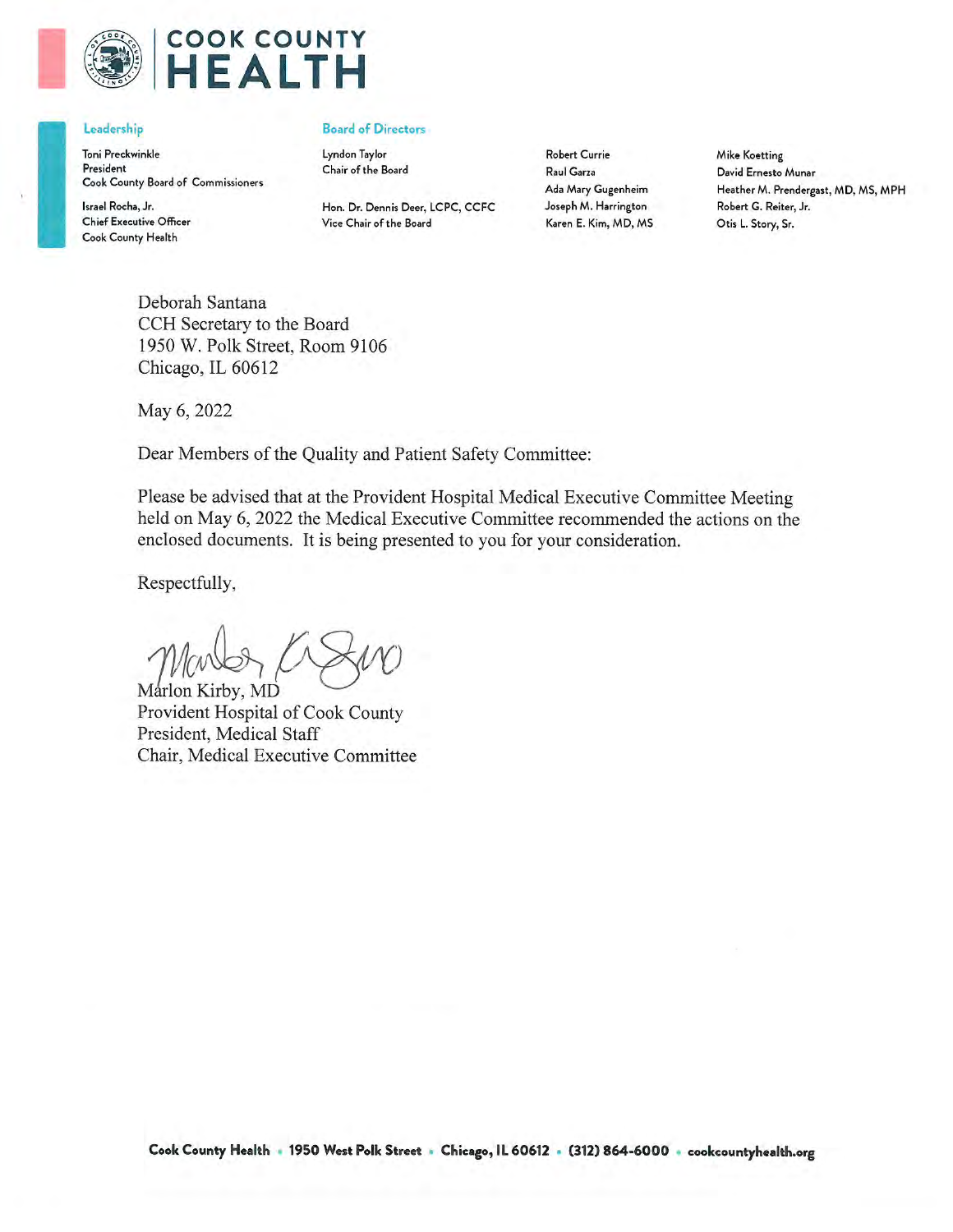# **Provident Hospital of Cook County**



| TO:             | <b>Quality and Safety Committee</b>                                                                                   |
|-----------------|-----------------------------------------------------------------------------------------------------------------------|
| <b>FROM:</b>    | Marlon Kirby, MD<br>President, Medical Executive Committee                                                            |
| <b>SUBJECT:</b> | Medical Staff Appointments and Other Business Recommended by the<br><b>Medical Executive Committee on May 6, 2022</b> |

Medical Staff Appointments/Reappointments Effective: 05/19/2022 subject to Approval by the Cook County Health.

#### New Business

#### **Initial Applicants:**

- Ahmed, Mohammed, R., MD, Internal Medicine/Hospital Medicine Recommended
- Alwakkaf, Ahmad, MD Hospital Medicine/Critical Care Recommended
- Bajaj, Kailash, MD, Internal Medicine/Hospital Medicine Recommended
- Ciftci, Farah D., MD Hospital Medicine/Critical Care Recommended
- Dawson, Whitney M., MD Hospital Medicine/Critical Care Recommended
- Okafo, Ikechukwu I., MD Anesthesiology Recommended
- Shaukat, Bilal, MD Surgery/Ophthalmology Recommended
- Stern, Hudson, MD Surgery/Ophthalmology Recommended

#### **Reappointment Applicants:**

- Athavale, Ambarish Mukund, MD Internal Medicine/Nephrology Recommended
- Bonomo, Steven, R., MD, –Surgery/General Surgery- Recommended
- Dorman, James R., MD Internal Medicine/Nephrology Recommended
- Escoto, Michael, DO Emergency Medicine Recommended
- Chaudhary, Shweta V., MD Surgery/Ophthalmology Recommended
- Fogelfeld, Leon A., MD Internal Medicine/Endocrinology Recommended
- Gueret, Renaud Marcel, MD Internal Medicine/Pulmonary Recommended
- Hamedani, Matthew S., DDS Surgery/Oral & Maxillofacial Surgery Recommended
- Kato, Caroline Y., DO –Radiology/Diagnostic Radiology Recommended
- Quesada, Nancy M. MD Internal Medicine/Pulmonary Recommended
- Nadeem, Ahmed, DO Emergency Medicine Recommended
- Nauman, Ahmad, MD –Internal Medicine/Hospital Medicine Recommended
- Nichols, Jeffrey, MD Surgery/Ophthalmology Recommended
- Osei, Albert M., MD Internal Medicine/Nephrology Recommended
- Prempeh, Avril Linda Serwah, MD Internal Medicine/Hospital Medicine Recommended
- Sanati, Maryam, MD Internal Medicine/Hospital Medicine Recommended
- Schwartz, David N. MD Internal Medicine/ Infectious Disease Recommended